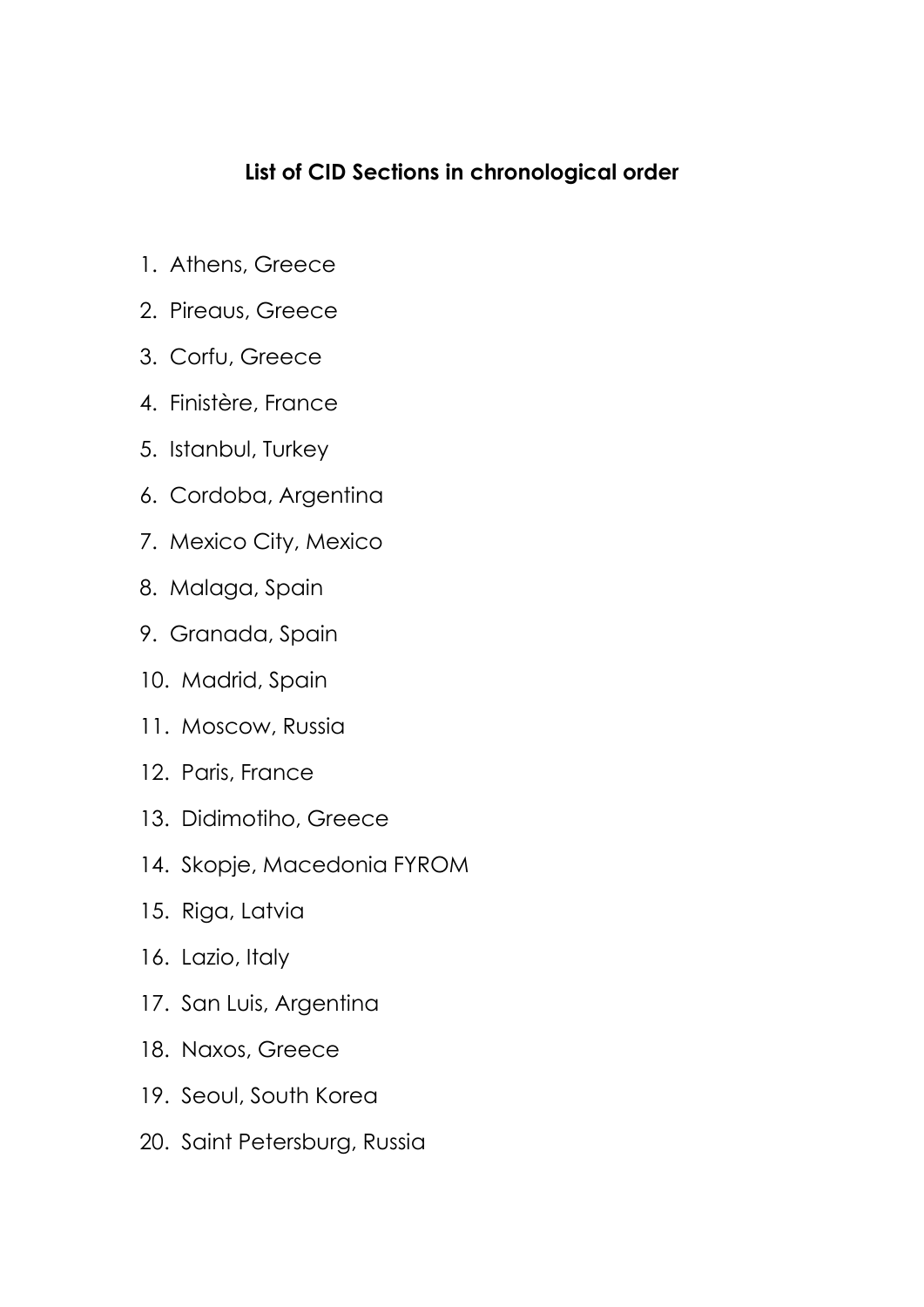- 21. Rostov, Russia
- 22. Beyoglu, Istanbul, Turkey
- 23 . Buenos Aires, Argentina
- 24. Sariyer, Istanbul, Turkey
- 25. Muenster, Germany
- 26. Hamburg, Germany
- 27. Egaleo, Greece
- 28. Termas, Argentina
- 29. San Marino, San Marino
- 30. Prahova, Romania
- 31. Tbilisi, Georgia
- 32. Pyongyang, North Korea
- 33. Cape Coast, Ghana
- 34. Tokyo, Japan
- 35. Montreal, Canada
- 36. Wolfville, Canada
- 37. Winnipeg, Canada
- 38. Sao Paulo, Brazil
- 39. Novosibirsk, Siberia, Russia
- 40. Kuschevskaya, Russia
- 41. Kharkov, Ukraine
- 42. Ashiya, Japan
- 43. Nizhny Novgorod, Russia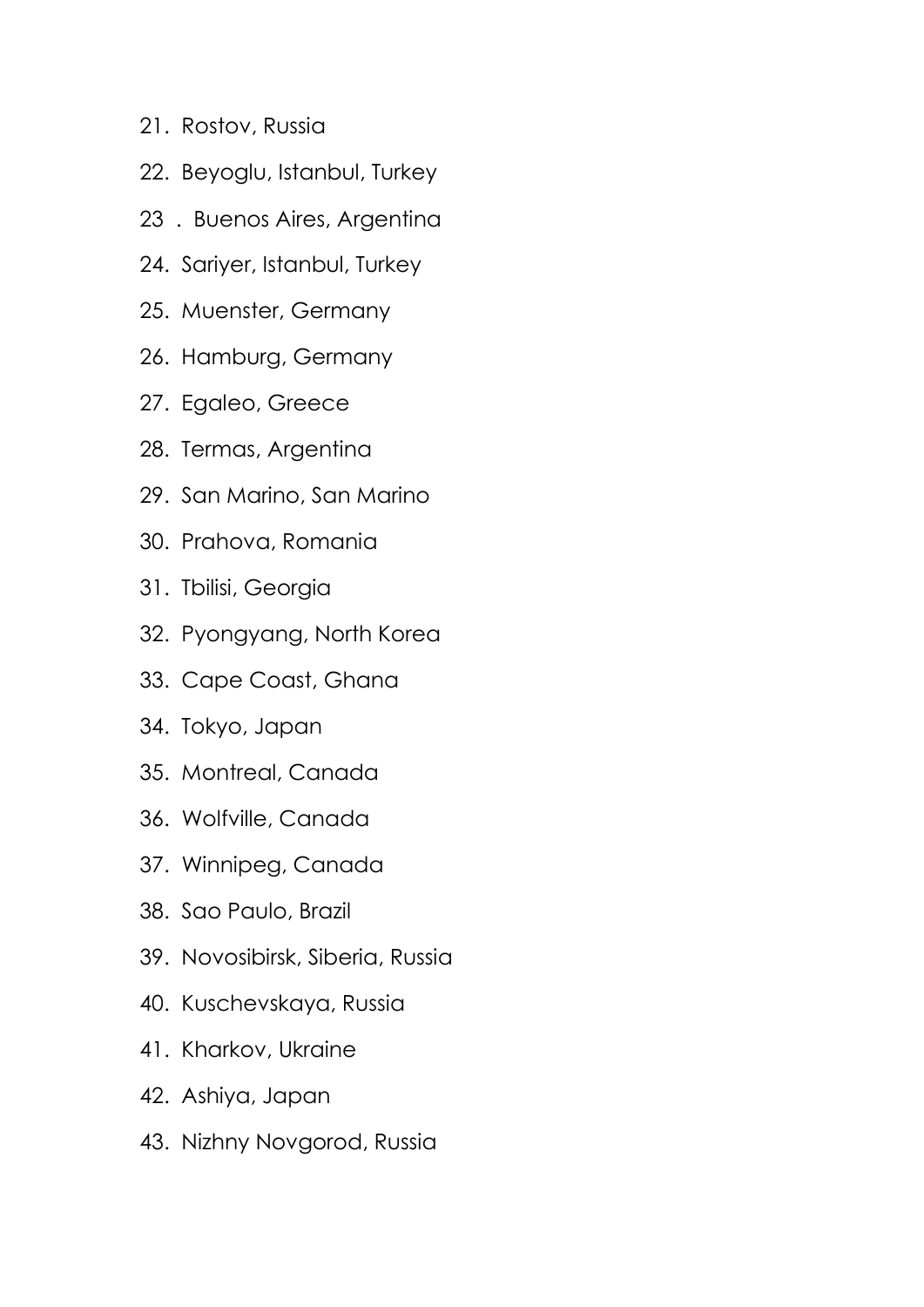- 44. Tampico, Mexico
- 45. Vanadzor, Armenia
- 46. Hallandale Miami, Florida, U.S.A
- 47. Port –au -Prince, Haiti
- 48. Lviv, Ukraine
- 49. Lisbon, Portugal
- 50. Belgrade, Serbia
- 51. Tunis, Tunisia
- 52. Ioannina, Greece
- 53. Basel, Switzerland
- 54. Nis, Serbia
- 55. Novi Sad, Serbia
- 56. Pernik, Bulgaria
- 57. Bodrum, Turkey
- 58. Ridderkerk, Netherlands
- 59. Avignon, France
- 60. Vancouver, Canada
- 61. Guayaquil, Ecuador
- 62. Les Cayes, Haiti
- 63. Dadar -Mumbai, India
- 64. Campinas, Brazil
- 65. Warsaw, Poland
- 66. Tinos, Greece